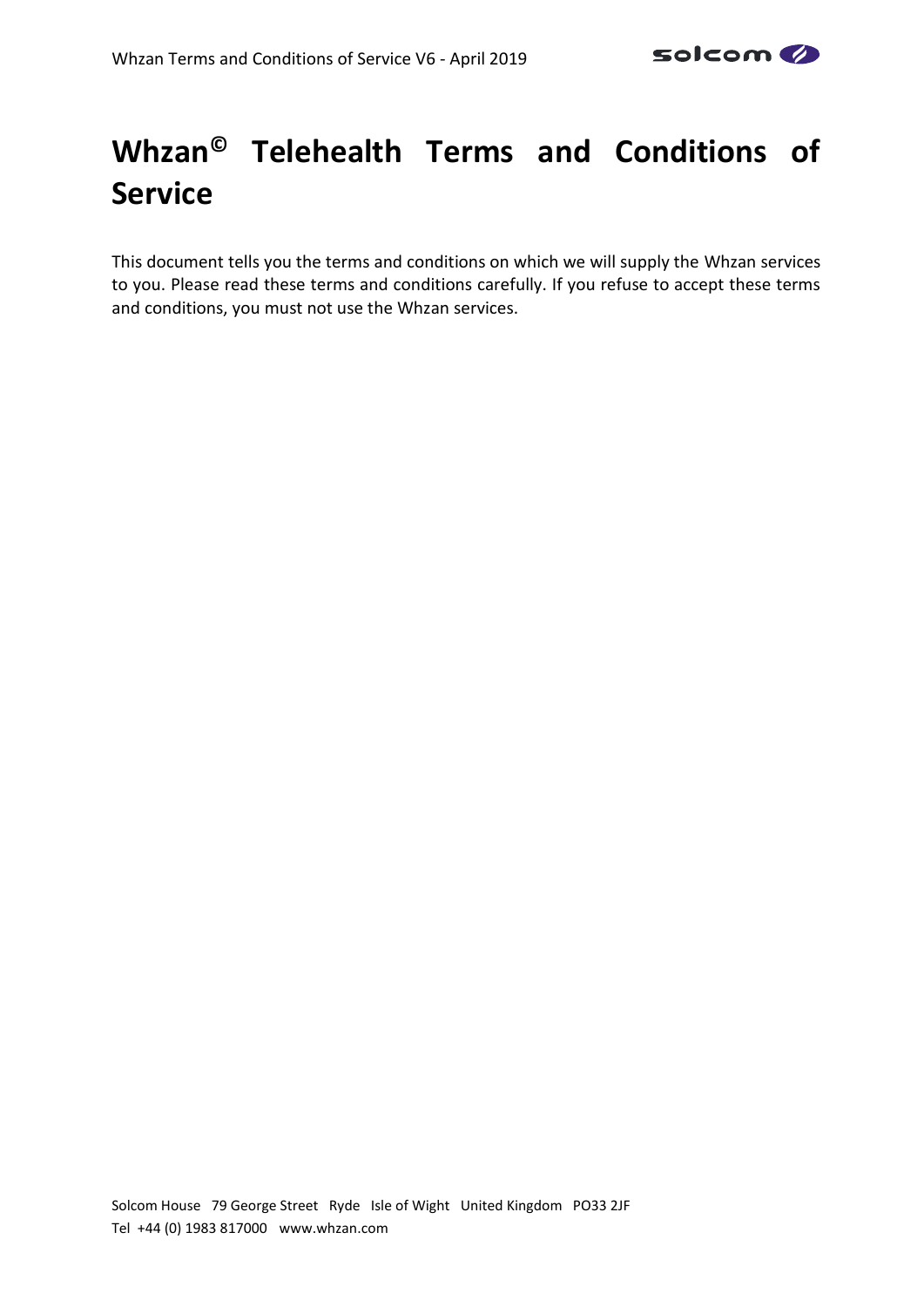

# **1 INTERPRETATION**

- 1.1. Definitions In these Terms and Conditions unless otherwise stated:
	- **"Act"** means the Telecommunications Act 1984;
	- **"Alarm"** means notifications sent by the Service to the Customer based on Customer set threshold values of measured parameters and "Alarms" shall be construed accordingly;
	- **"Company"** means Solcom Limited, a company registered in England and Wales under number 3525534 whose registered office is currently situated at Solcom Limited, Solcom House, 79 George Street, Ryde, Isle of Wight, PO33 2JF, United Kingdom;
	- **"Commencement Date"** means the date upon which the Contract is formed in accordance with Clause [2;](#page-3-0)
	- **"Contract"** means the contract between the Company and the Customer for the supply of the services in accordance with these Terms and Conditions;
	- **"Customer"** means the person or organisation who registers for the Service;
	- **"Data"** refers to the health and personal data collected and stored by the system;
	- **"The GDPR"** means the EU General Data Protection Regulation 2016/679;
		- **"Data Controller" and "Data Processor"** have the meanings as set out in Article 4(7) and (8) respectively of the GDPR;
		- **"Force Majeure Event"** has the meaning given to it in Clause [10.1;](#page-15-0)
		- **"Intellectual Property Rights"** means all or any registered or unregistered intellectual property rights in any part of the world, including but not limited to patents, trademarks, design rights, copyrights, topographical rights, know-how, rights in databases, rights in inventions and ideas and rights to confidence together with any right to apply for any such intellectual property rights and the benefit of any applications for any such intellectual property rights and any similar intellectual property rights anywhere in the world;
		- **"Service" and "services"** means the provision of the Whzan© data collection, data display and data storage services as applicable at any one time;
		- **"Service Package"** means the services purchased by the Customer and provided with the Service and can comprise of the collection of data from a telehealth equipment and/or manual entry of health data, display of such data with the help of the Service and the storage of historical values of the data for which data is collected using the Service and/or provision of Alarms;
		- **"Software"** has the meaning given to it in Clause [4.6;](#page-7-0)
		- **"Termination Date"** means the date of termination of the Contract;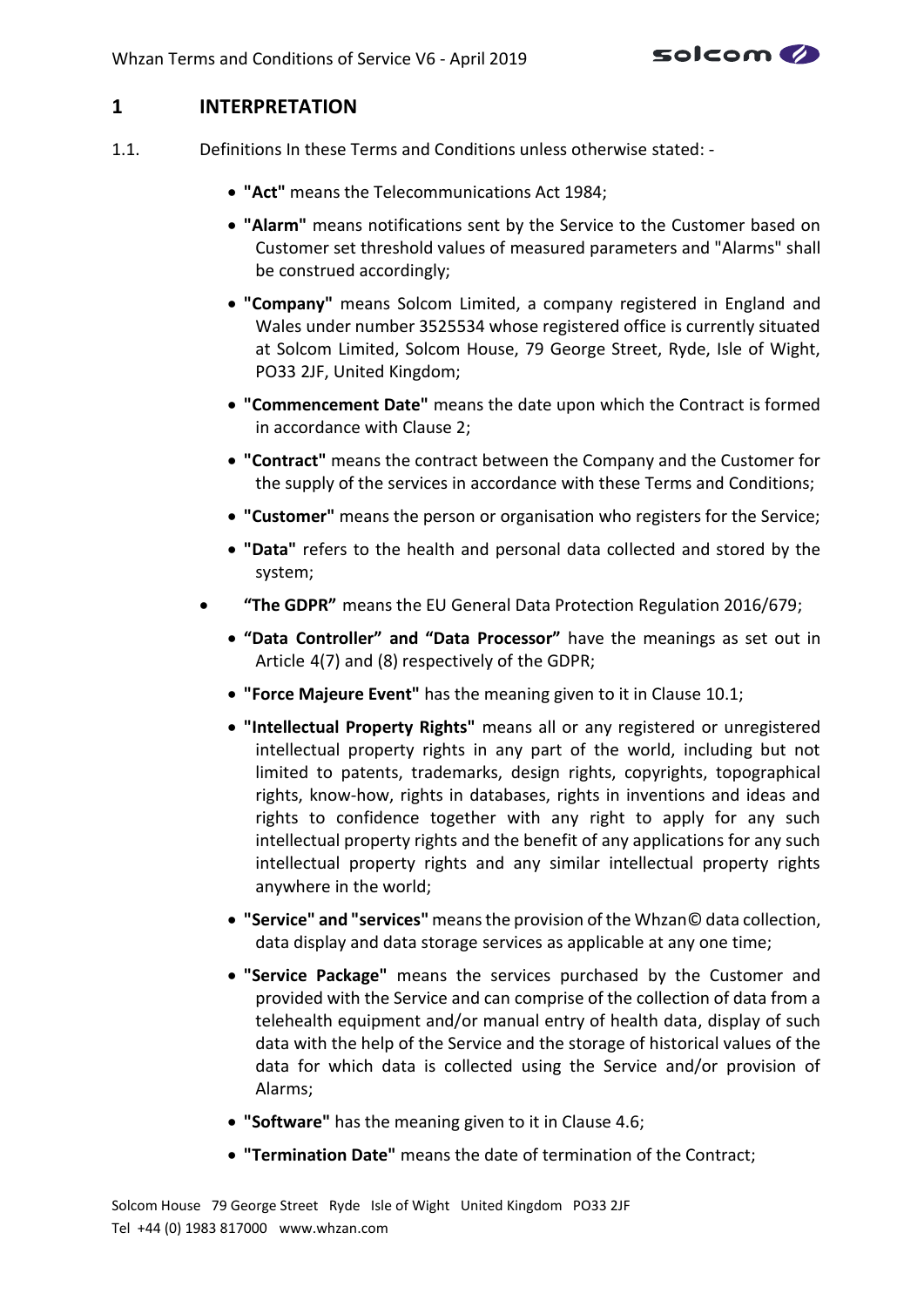

- **"third party"** means a party which is neither the Company nor the Customer;
- **"Whzan"** means the Whzan software and related hardware infrastructure accessible via the www.Whzan.com website and the telehealth software used on tablets, phones and other data collecting devices;
- **"Working Day"** means a day other than a Saturday or Sunday on which the Clearing Banks in the United Kingdom are open to the public for the transaction of business.
- 1.2. References In these Terms and Conditions,
	- **"Clauses"** are references to clauses in these Terms and Conditions;
	- **"Persons"** include a reference to anybody corporate, unincorporated association or partnership; the singular shall include the plural and vice versa; and references to a statute, statutory instrument, regulation, order or licence is a reference to that statute, statutory instrument, regulation, order or licence as substituted, varied or re-enacted from time to time, unless the context otherwise requires;
	- **"Include"** The words "include" and "including" are to be construed without limitation;
	- **"Headings"** The headings in these Terms and Conditions are for convenience only and shall not affect the interpretation of these Terms and Conditions;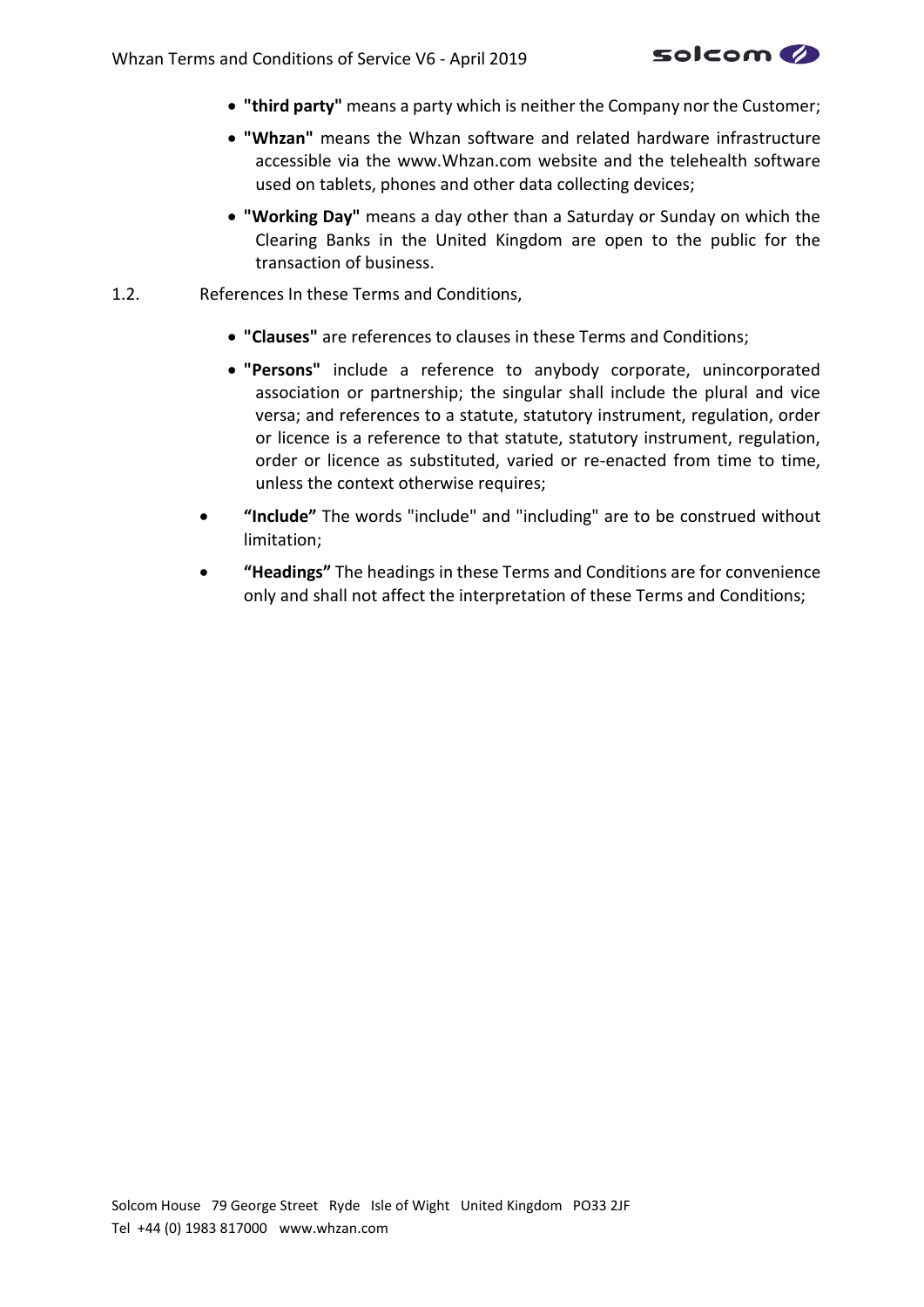

# <span id="page-3-0"></span>**2 FORMATION OF CONTRACT AND ACCEPTANCE OF THE TERMS AND CONDITIONS**

- 2.1.1. The Company shall provide the services to the Customer in accordance with these Terms and Conditions.
- 2.1.2. In the event that the Customer does not accept these Terms and Conditions the Company shall not provide the services.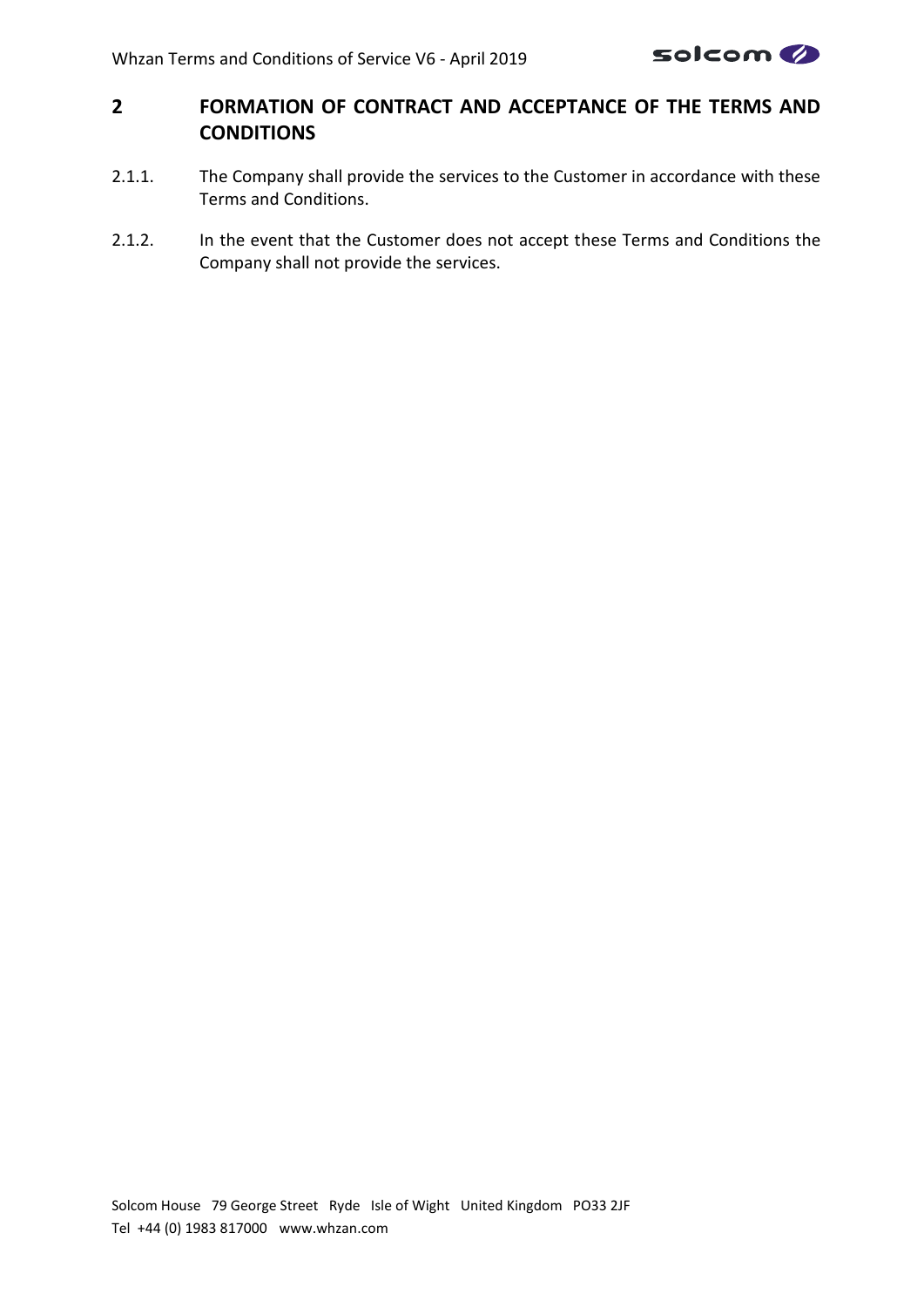

# **3 SUPPLY OF THE SERVICES**

#### **3.1. Timing**

- 3.1.1. The Company shall supply the services to the Customer as soon as reasonably practicable except in the case of non-payment of charges or additional charges by the Customer or where the Company is prevented from providing the services by a Force Majeure Event.
- 3.1.2. The Company shall inform the Customer of any delay in the delivery of the services as soon as reasonably practicable.

#### **3.2. Warranty**

- <span id="page-4-0"></span>3.2.1. The Company warrants to the Customer that the services will be provided using reasonable care and skill.
- 3.2.2. The Company provides no warranties in relation to:
	- a The suitability of the services for any particular purpose;
	- b The functionality of the software underlying the provision of the services;
	- c The functionality of any third-party software, components or hardware used for the provision of the services including without limitation any provision of broadband, computer clouds or mobile phone systems and computer or mobile phone networks.
- 3.2.3. The Company shall not, if applicable, assign to the Customer the benefit of any licence, warranty, guarantee or indemnity given by a third party supplying any goods or services to the Company unless agreed with the Customer in writing and with the third party's prior written consent.
- 3.2.4. The Company reserves the right to make any changes to the services which are necessary to comply with any applicable law or safety requirement, or which do not materially affect the nature or quality of the services, from time to time by giving reasonable notice to the Customer.
- 3.2.5. The provision of the services will at all times be subject to any downtime and/or interruptions caused by computer or software failure or routine or emergency maintenance by the Company, the Customer or by third parties.

#### **3.3. Limitation of Liability**

- 3.3.1. Nothing in these Terms and Conditions shall limit or exclude the Company's liability for:
	- a Death or personal injury caused by its own negligence;
	- b Fraud or fraudulent misrepresentation;
	- c Any matter for which it would be illegal for the Company to exclude, or attempt to exclude, its liability.

Solcom House 79 George Street Ryde Isle of Wight United Kingdom PO33 2JF Tel +44 (0) 1983 817000 www.whzan.com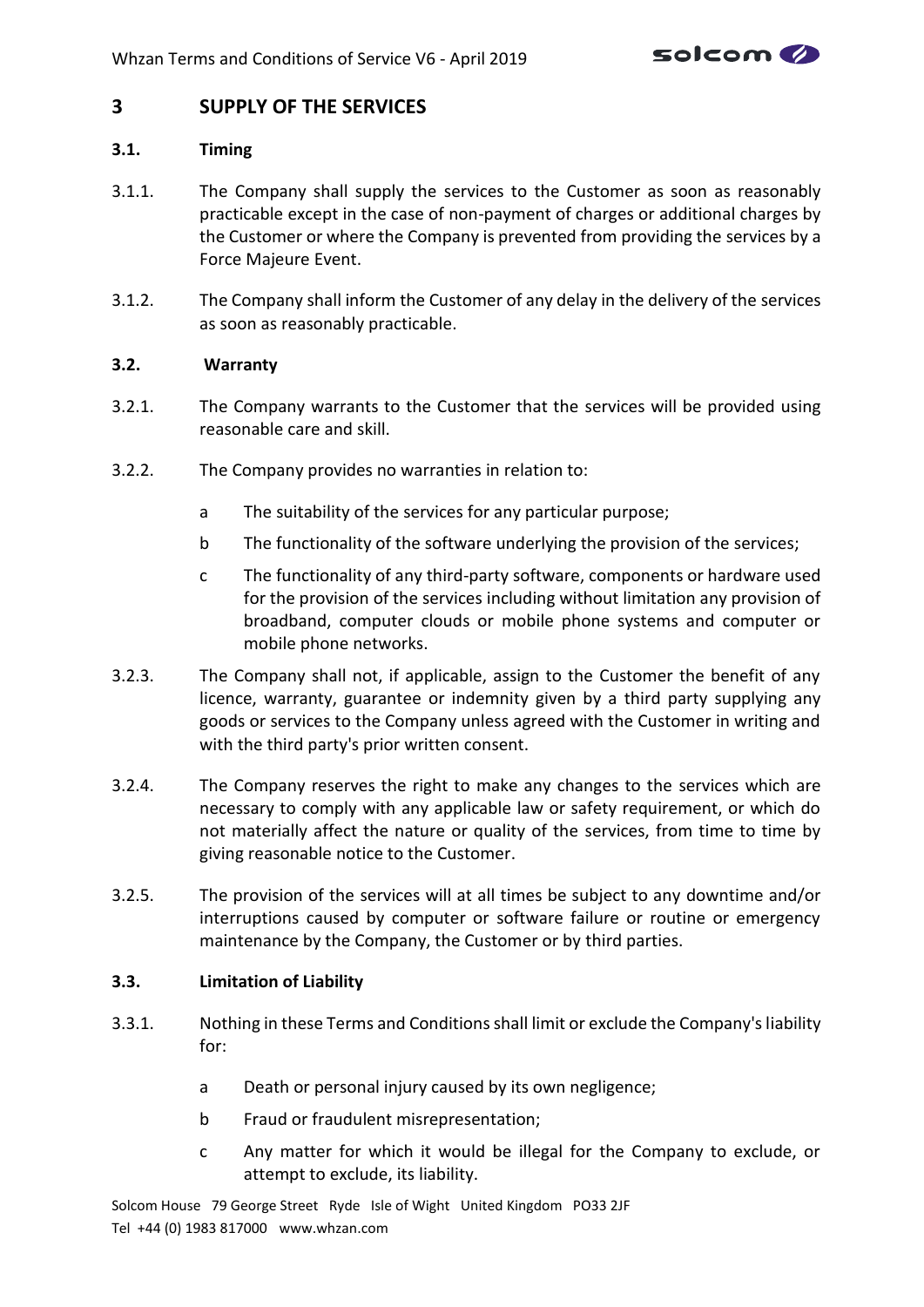

- 3.3.2. Subject to Clause [3.2.1,](#page-4-0) the Company shall not be liable to the Customer for:
	- a The loss of any material or data uploaded onto the Service and the servers used to provide the services;
	- b The incompatibility of the Service with any of the Customer's equipment, software or telecommunications links;
	- c Any technical problems including errors or interruptions of the services which are outside of the Company's control;
	- d Any failure of third party software including without limitation the Azure product supplied by Microsoft, Inc.;
	- e Any failure of third party hardware including platforms, computer cloud or kit.
- 3.3.3. Subject to Clause [3.2.1,](#page-4-0) the Company's total liability to the Customer in respect of all other losses arising under or in connection with the provision of the services, whether in contract, tort (including negligence), breach of statutory duty, or otherwise, is strictly limited to the total of one-month charges paid by the Customer in the month prior to the breach and any losses which are a foreseeable consequence of the Company breaking the Contract. Losses are foreseeable where they could be contemplated by the Customer at the time the Contract is made.
- 3.3.4. The Company shall not be liable to the Customer or to any third party for any failure by the Customer to comply with its obligations under these Terms and Conditions.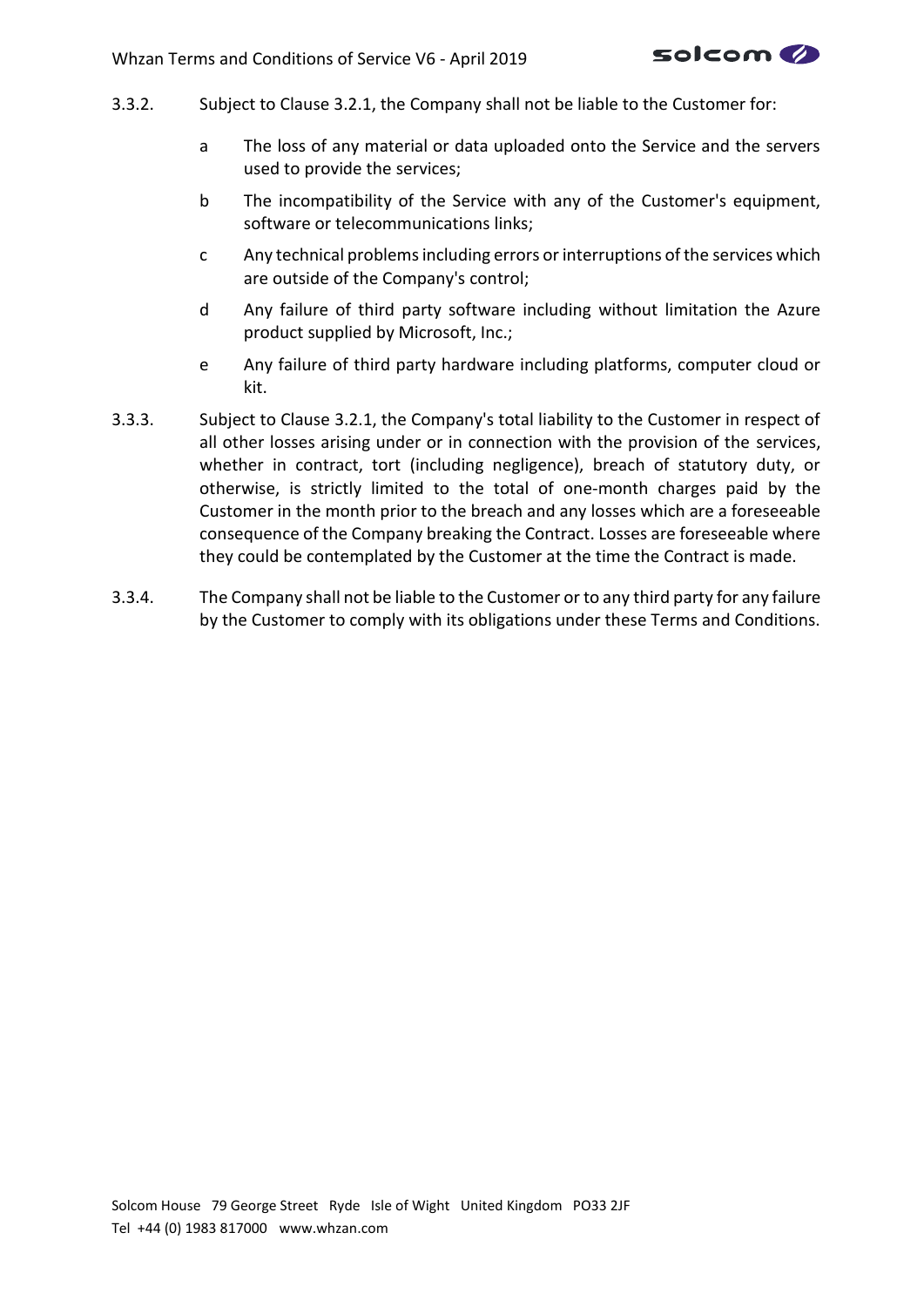

# <span id="page-6-0"></span>**4 CUSTOMER OBLIGATIONS**

- 4.1. The Customer warrants that it has the capacity to adhere to these Terms and Conditions.
- 4.2. The Customer warrants that they are at least eighteen (18) years old.
- 4.3. The Customer shall: -
- 4.3.1. Keep full security copies of the Customer's computer programs, database and computer records on a regular basis and be responsible for the security of his computer and telecommunications systems and networks at all times including the transmission of any data across such systems and networks;
- 4.3.2. Obtain the consent of individuals whose personal data are to be held on the user registration pages or data history store of each Whzan account. The Customer must promptly notify the Company of any changes to the Customer's registered details including (but not limited to):
	- a Name and address of the Customer;
	- b Name, postal address, e-mail address, telephone number of the technical contact and administrative contact and in any event, provide such information within fifteen (15) Working Days of a request for such information from the Company.
- 4.3.3. Notwithstanding Clause [15.5,](#page-20-0) keep confidential all passwords received from the Company for the purpose of the services and notify the Company immediately upon becoming aware that a password has become known to a third party;
- 4.3.4. Only make use of the services for a legitimate and lawful purpose;
- 4.3.5. Allow the Company to access the Customer's Whzan account and data contained within to check for any infringements of the Customer's obligations under these Terms and Conditions;
- 4.3.6. Ensure that it/he complies at all times with all relevant laws and obligations including but not limited to any licence under the Act which is applicable to the Customer and all related laws in any territory in which the Customer is situated or in which the Customer's data and mimics may be accessed or made available. The Customer must also obtain any relevant consents and approvals for the installation and use of the data collected by Whzan;
- 4.3.7. Ensure that all hardware, devices and equipment from which data is collected using the Whzan or is used to connect to Whzan is:
	- a Correctly installed and connected according to the manufacturer's instructions or as regulated by relevant laws of the territory where the hardware, devices and equipment reside;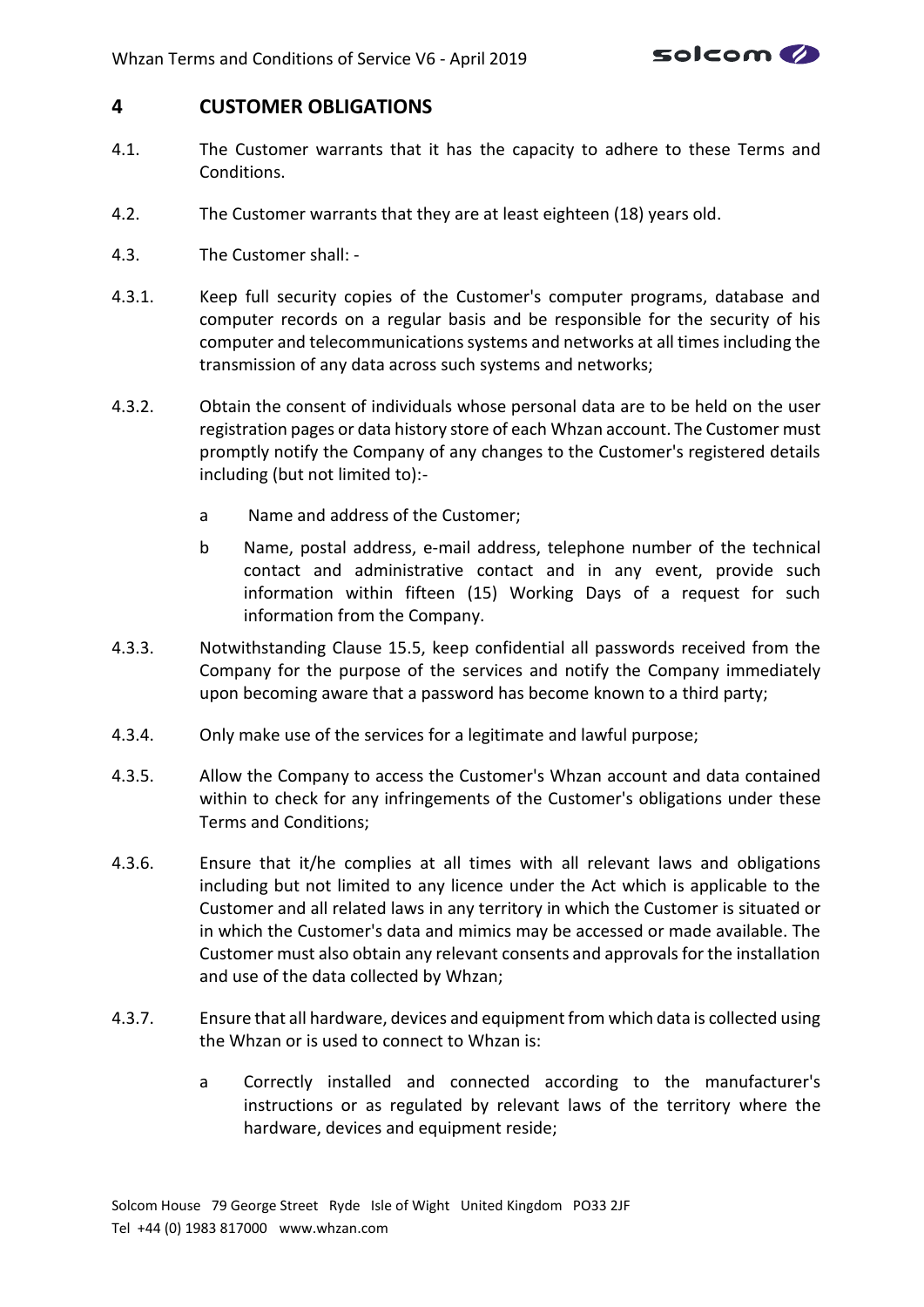

- b Correctly maintained as recommended by its manufacturer or as regulated by relevant laws of the territory where the hardware, devices and equipment reside;
- c Correctly, appropriately and adequately operated and monitored when in use using appropriate skill and care in such operation and monitoring of the hardware, devices and equipment and always according to manufacturer's instructions and the laws of the territory where such operation and monitoring takes place.
- 4.4. The Customer shall NOT:-
- 4.4.1. Send, transmit, make available, copy, retransmit, broadcast or publish (whether directly or indirectly) in whatever form any data, information or contractual rights, material or statement which infringes the Intellectual Property Rights or contractual or statutory rights or common law rights of any person or legal entity or the laws or statutory regulations or common law rights relating to defamation, contempt, blasphemy, infringement of privacy or personal data rights and any equivalent or related laws in any territory in which they are or may be accessed or made available;
- 4.4.2. Make use of the services to send or cause to be sent or forwarded electronic mail without the express or assumed agreement of the respective recipient and the consent of the owner of such mail or data contained in such mail.
- 4.4.3. Use the Whzan account to store data other than that collected within the terms of the Service Package under these Terms and Conditions;
- 4.4.4. Use the services to obtain or offer or permit to be offered for profit or otherwise any material, images, displays which are offensive, illegal or immoral or which are in breach of any legal obligation;
- 4.4.5. Use the services in a manner which infringes a third party's copyright or other Intellectual Property Rights;
- 4.4.6. Try to damage or enter the Service or servers used to provide the Service in any manner which could be construed as "hacking" into the services, Whzan software or servers used to provide the services.
- 4.5. Without prejudice to any other rights of the Company arising from these Terms and Conditions or otherwise, the Customer will indemnify the Company against all claims, losses, liabilities, expenses, fines and penalties of whatsoever nature made, incurred or imposed as a result of a breach by the Customer of the terms of this Clause [4.](#page-6-0)
- <span id="page-7-0"></span>4.6. Software ('Software') is provided for online use as part of the services, and the use of such Software may be subject to Additional Charges in accordance with these Terms and Conditions. The Customer shall not download, install, store or make any copies of the Software for any other use, nor shall the Customer sublicense the Software. The Customer shall not in any way translate, decompile, reverse engineer, disassemble, modify, reproduce, rent, lease, lend, licence, distribute,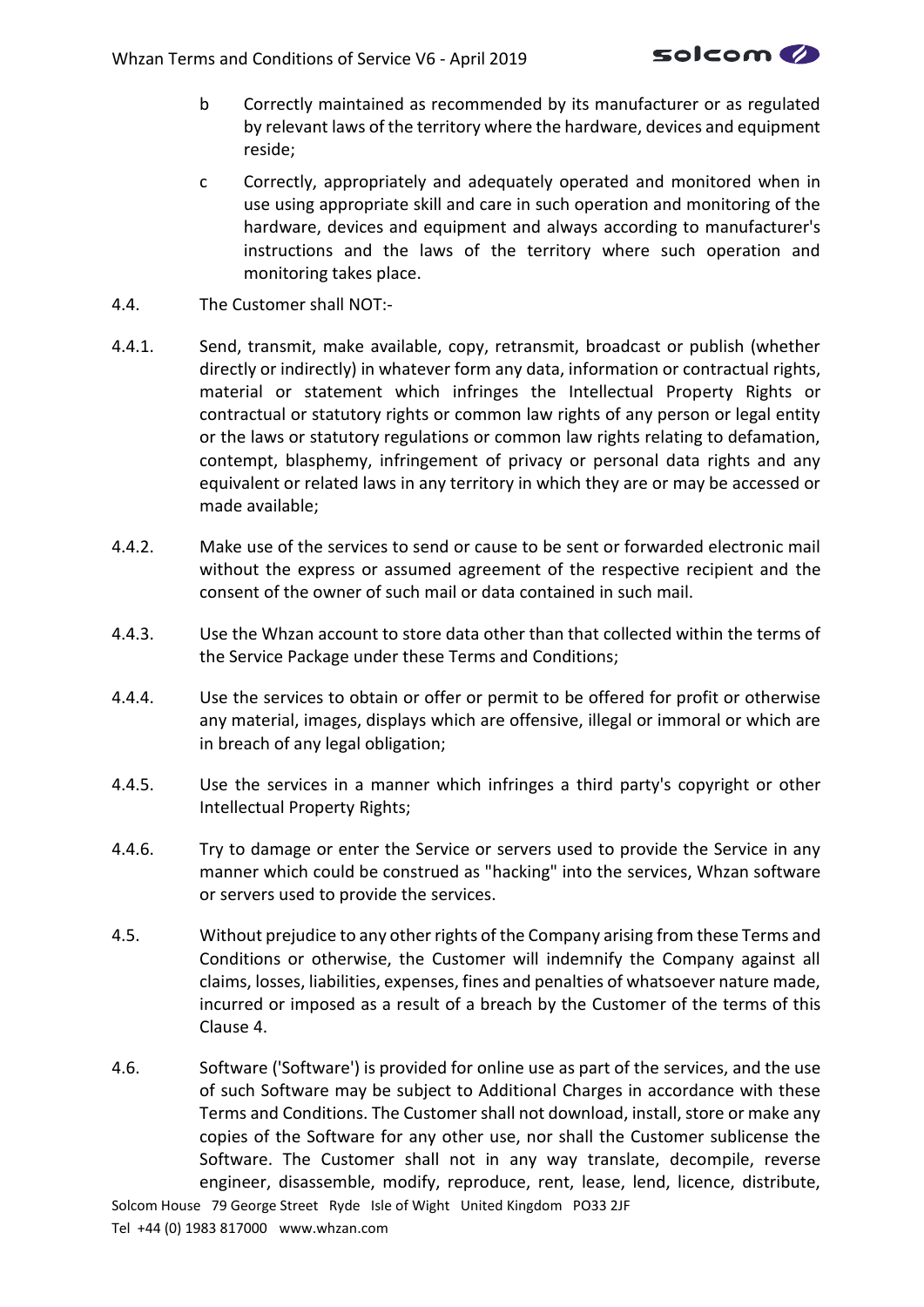

market or otherwise dispose of any portion of the Software or any copies thereof and shall not assist any third party in doing so. The Software is designed to be used through the Company's Whzan user interface and, as such, may be utilized by any authorized user from any computer or workstation. This right is automatically revoked upon termination of the services. The Company reserves the right to modify or discontinue the Software at any time without notice.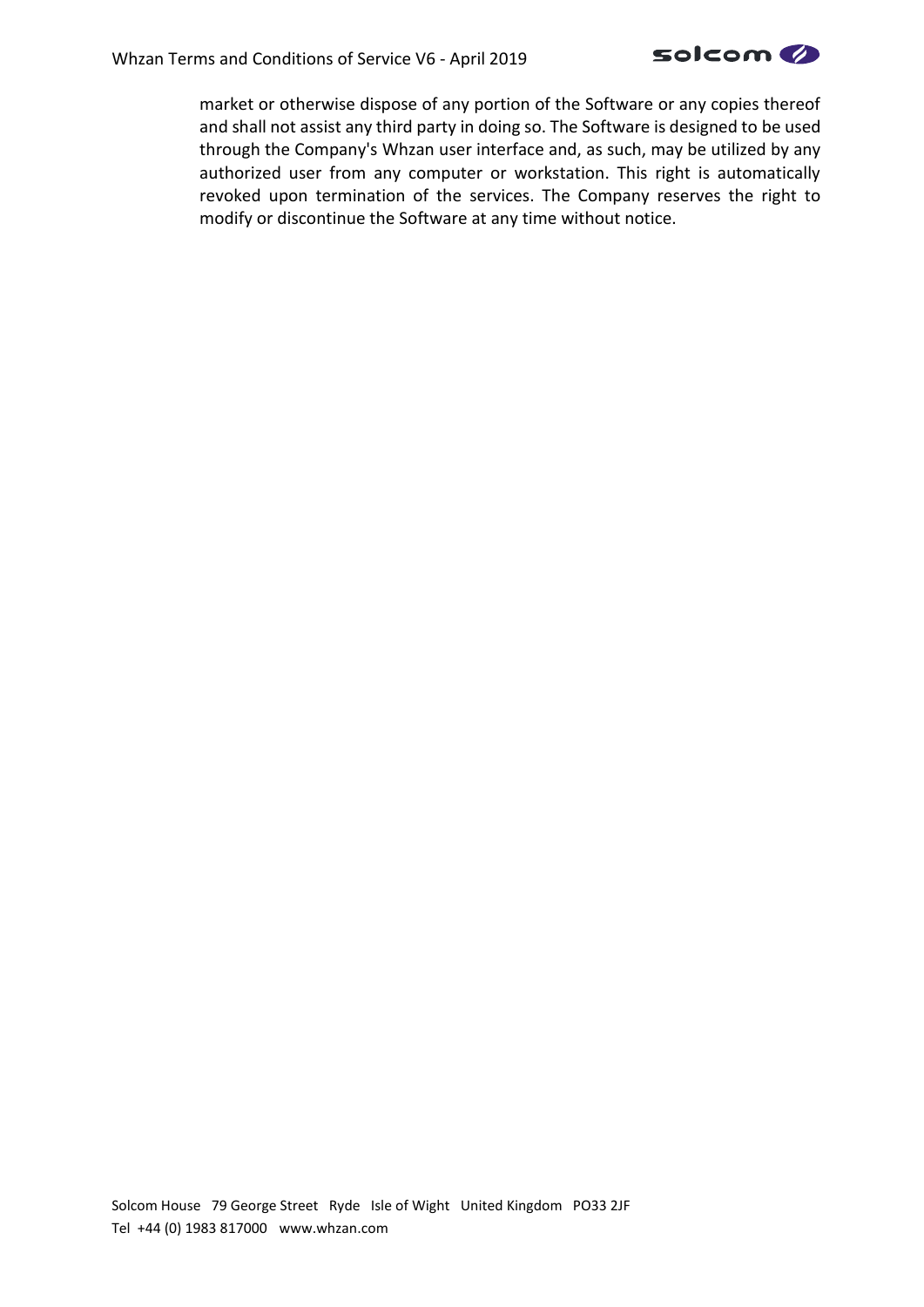

#### <span id="page-9-1"></span>**5 TERMINATION**

- 5.1. By the Company and the Customer
- <span id="page-9-0"></span>5.1.1. Without limiting its other rights or remedies, each of the Company and the Customer may terminate the Contract with immediate effect by giving written notice to the other party if:
	- a A petition is filed, a notice is given, a resolution is passed, or an order is made, for or in connection with the winding up of that other party (being a company) other than for the sole purpose of a scheme for solvent amalgamation of that other party with one or more companies or the solvent reconstruction of that other party;
	- b The other party (being an individual) is the subject of a bankruptcy petition or order;
	- c An application is made to court, or an order is made, for the appointment of an administrator over the other party (being a company);
	- d A person becomes entitled to appoint a receiver over the assets of the other party or a receiver is appointed over the assets of the other party;
	- e Any event occurs or proceeding is taken with respect to the other party in any jurisdiction to which it is subject that has an effect equivalent or similar to any of the events listed in Clauses [5.1.1](#page-9-0) (a) to (d) inclusive; or
	- f The other party suspends or ceases to carry on all or a substantial part of its business.
- 5.1.2. Each of the Company and the Customer may terminate the Contract at their sole discretion by giving the other not less than thirty (30) Working Days' written notice.
- 5.2. By the Customer
- 5.2.1. The Customer may terminate the Contract with immediate effect by giving written notice to the Company in accordance with Clause [5.1.1.](#page-9-0)
- 5.3. By the Company
- 5.3.1. Without limiting its other rights or remedies, the Company may terminate the Contract with immediate effect by giving written notice to the Customer in accordance with Clause [5.1.1](#page-9-0) and if:
	- a The Customer fails to pay the Charges and/or Additional Charges by the due date for payment;
	- b The Customer is in breach of any of their obligations under Claus[e 4](#page-6-0) and fails to remedy such breach (where capable of remedy) within ten (10) Working Days of being notified by the Company to do so;
	- c A Force Majeure Event prevents the Company from providing the services for more than two (2) weeks in accordance with Clause [10.3.](#page-15-1)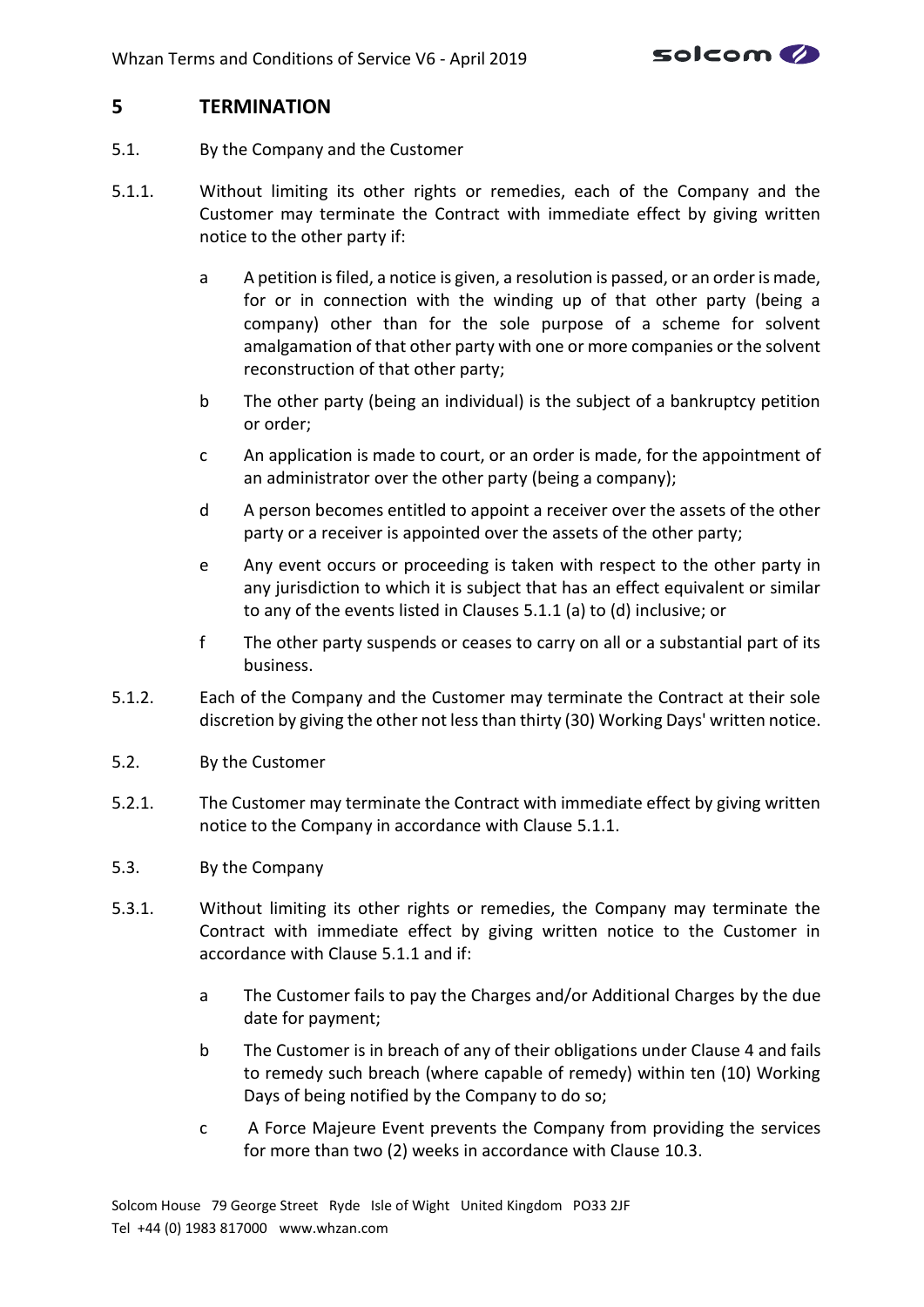

# **6 EFFECT OF TERMINATION**

- 6.1. Termination or expiry of the Contract for whatever reason shall not prejudice or affect any right of action or remedy which shall have occurred or shall accrue thereafter to either of the parties.
- 6.2. On termination or expiry of the Contract for whatever reason:
	- a The licence to use any software product and thereby granted to the Customer in respect of the Service by the Company shall be revoked with immediate effect;
	- b The Customer shall pay immediately all Charges and/or Additional Charges outstanding under these Terms and Conditions to the Company within (fourteen) 14 Working Days;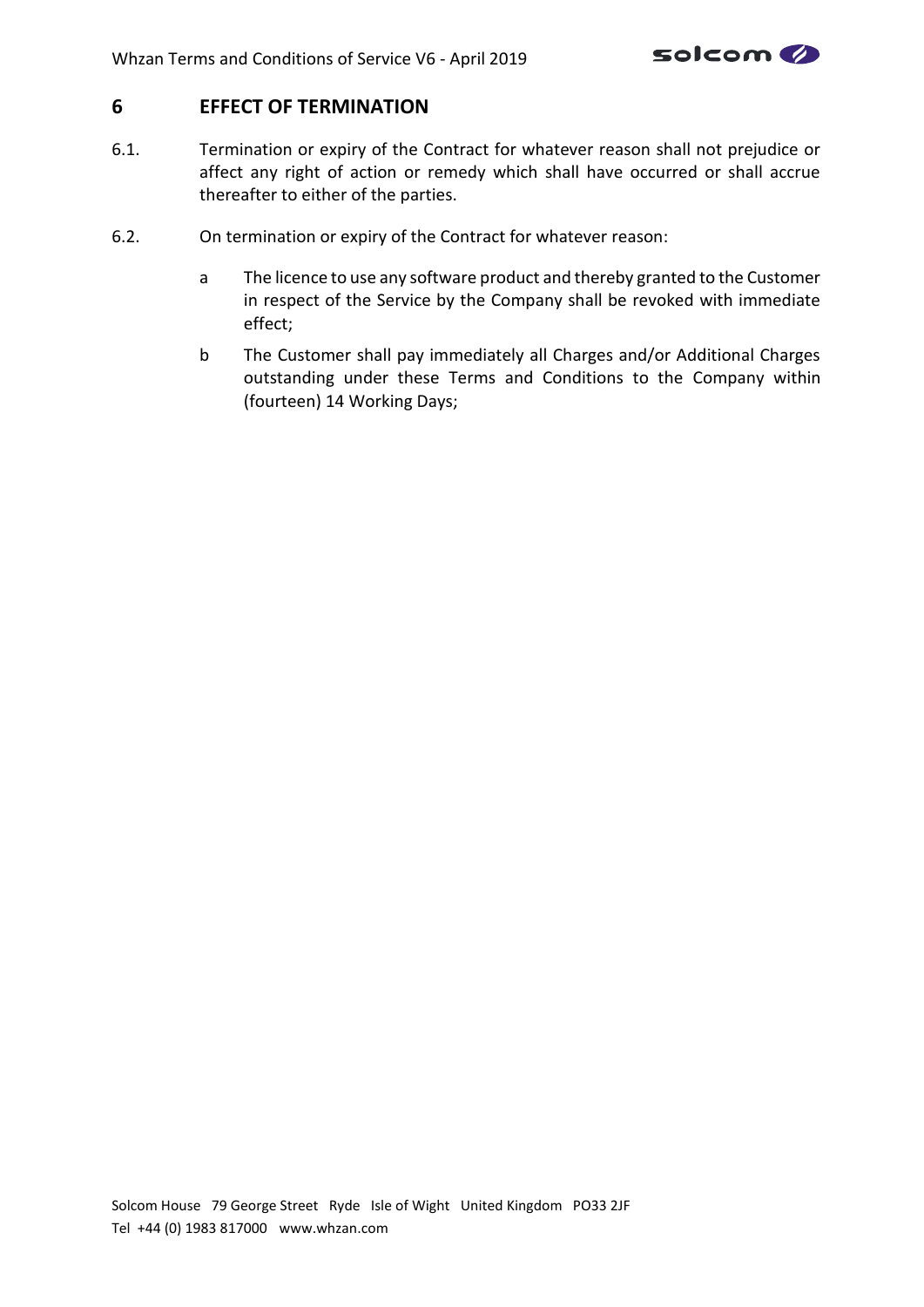

# **7 LIMITATION OF SERVICE**

- 7.1. From time to time, the volume of data transfer between the Customer's devices and the services may be limited either because of any limitations placed on the service capacity by third party suppliers. The Company reserves the right to limit the data transfer volume thus available to the Customer according to any volume limitations imposed by third party suppliers.
- 7.2. The Company shall be entitled to suspend access to the services if the Customer is in breach of any of its obligations under Clause [4](#page-6-0) and fails to remedy such breach (where capable of remedy) within five (5) Working Days of being notified by the Company to do so. This Clause shall not be construed in any way as limiting the termination rights of the Company.
- 7.3. If access to the services is suspended as a result of downtime caused by routine or emergency maintenance by the Company, the services shall be reconnected as quickly as practicable after, in the opinion of the Company, such circumstances giving rise to the need to suspend have ceased to exist.
- 7.4. The Customer may be required at the Company's discretion to remove all software downloaded from the Whzan servers provided the Customer is not legally obliged to keep the programs for a longer period. This Clause shall not prejudice or affect any other right of action or remedy or obligation which shall have occurred or shall accrue thereafter to either of the parties.
- 7.5. Any third-party Software is subject to separate terms and conditions of the supplier of such third-party Software. The Customer is urged to carefully study such terms and conditions.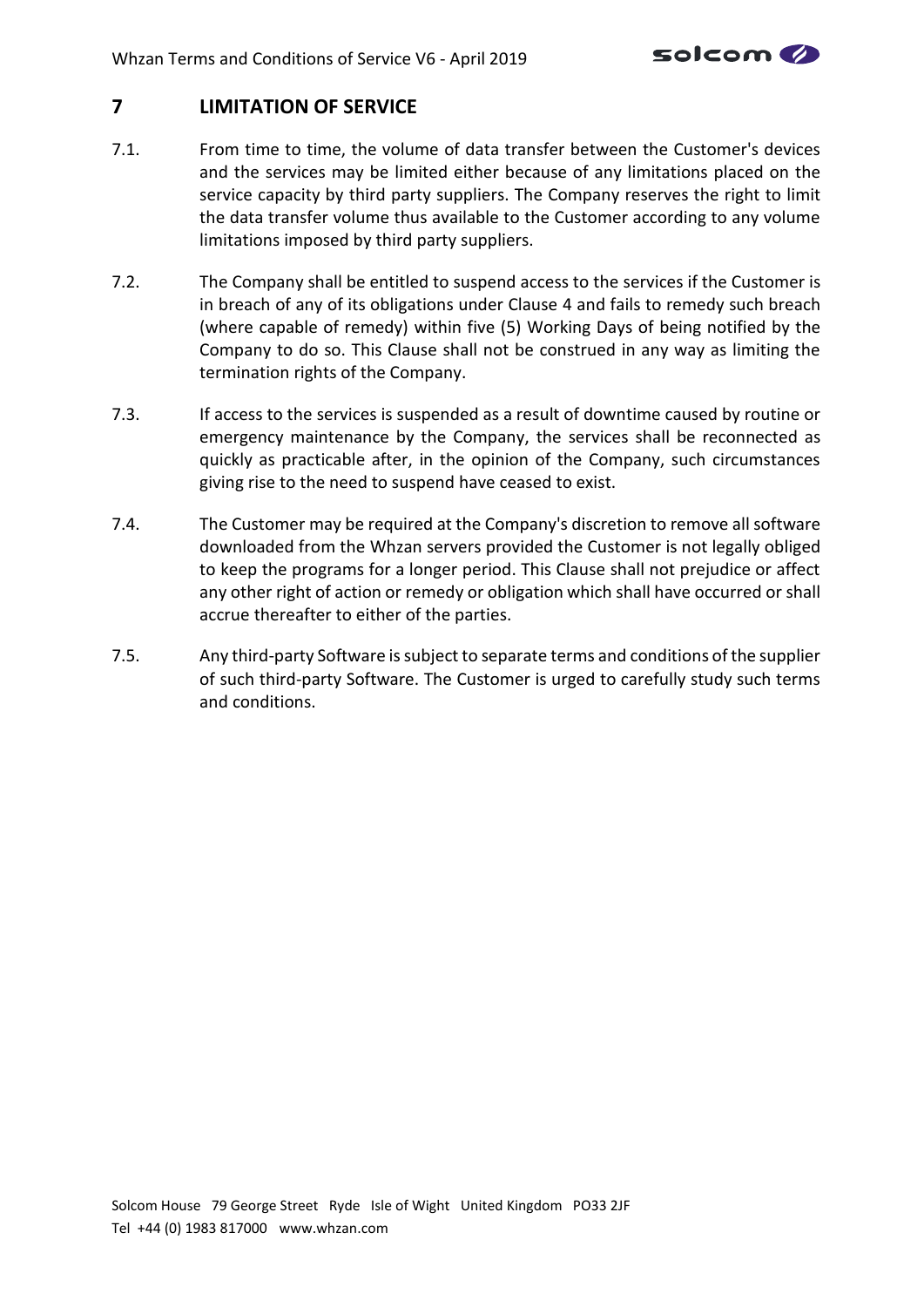

#### <span id="page-12-0"></span>**8 INTELLECTUAL PROPERTY RIGHTS**

- 8.1. All Intellectual Property Rights of the Company in any Service and ancillary documentation including these Terms and Conditions shall at all times remain vested in the Company.
- 8.2. In consideration of and subject to payment of the Charges by the Customer upon the Commencement Date, and the compliance by the Customer with these Terms and Conditions, the Company grants to the Customer on and from the Commencement Date until the termination of the Contract in accordance with Clause [5](#page-9-1) of these Terms and Conditions, a revocable non-exclusive licence to use the Service and ancillary documentation in accordance with this Clause [8.](#page-12-0)
- 8.3. Should the Customer be authorised by the Company to have the use of multiple service accounts for Whzan, the following user conditions shall apply to each account.
- 8.4. The Customer shall undertake to ensure that everyone who uses the Service shall observe these Terms and Conditions.
- 8.5. The Customer may take such back-up copies of any software installations as is necessary in accordance with best computing practice. Help pages from the Whzan website may be printed out on paper for use in the Customer's security or quality procedures only.
- 8.6. The Customer shall not be entitled to use, copy, process or transfer any part of Whzan in a way other than that described herein to convert it into another form (Reverse-Assemble-Reverse-Compile) or in any other way translate any part of Whzan, if such conversion is not indispensably provided for by express legal regulations. The Customer shall not be entitled to rent out or lease the Service or assign or sub-licence the Service except as expressly agreed under these Terms and Conditions.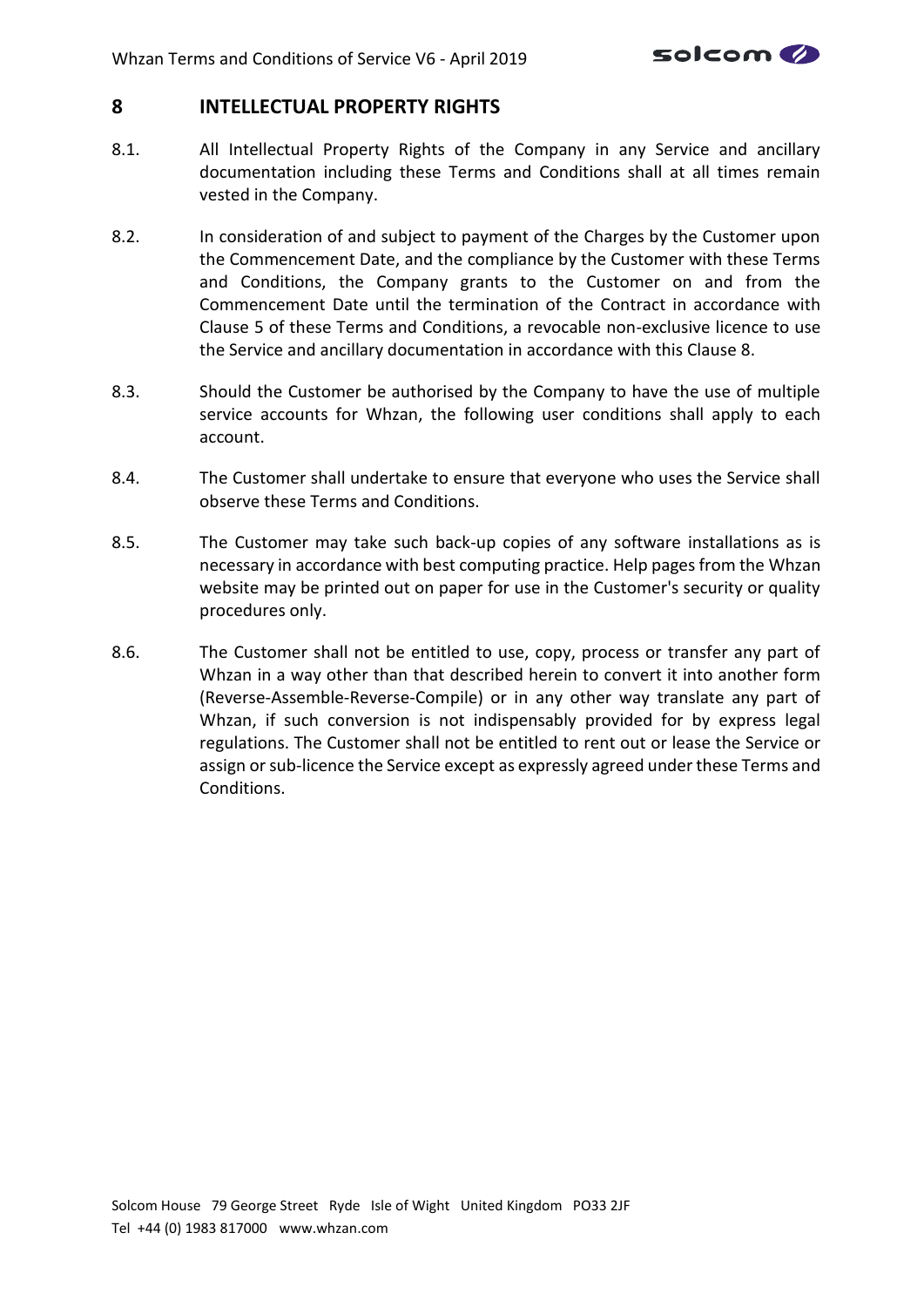

# **9 DATA PROTECTION**

- 9.1. All information, mail messages and other data stored on the Company's computer systems or servers operated by the Company or caused to be operated by the Company including any computer clouds which may be used to provide the Service will be treated as private and solely the property of the Customer at all times. It will be used as directed by the Data Controller solely for the purpose of providing the service to the Customer. Data will not be duplicated, copied, reproduced or viewed publicly in any way except where express permission of the Customer has been obtained in advance.
- 9.2. The processor will only act on the controller's documented instructions, unless required by law to act without such instructions.
- 9.3. The processor will immediately inform the controller if, in its opinion, an instruction is unlawful.
- 9.4. The processor will ensure that people processing the data are subject to a duty of confidence.
- 9.5. The processor, taking into account the state of the art, will implement appropriate technical and organisational measures to ensure a level of security appropriate to the risk.
- 9.6. The processor will only engage a sub-processor with the controller's prior authorisation and under a written contract imposing the same data protection obligations as set out in the contract or other legal act between the controller and the processor.
- 9.7. The processor will take appropriate technical and organisational measures to help the controller respond to requests from individuals to exercise their rights.
- 9.8. Taking into account the nature of processing and the information available, the processor will assist the controller in meeting its GDPR obligations in relation to the security of processing, the notification of personal data breaches and data protection impact assessments.
- 9.9. The processor will delete or return all personal data to the controller (at the controller's choice) at the end of the contract, and the processor will also delete existing personal data unless the law requires its storage.
- 9.10. Upon reasonable request of the controller, the processor , and/or as appropriate its sub-processors, will submit data processing facilities, data files and documentation used for processing, reviewing, auditing and/or certifying by the controller (or any independent or impartial inspection agents or auditors, selected by the controller and not reasonably objected to by the processor) to ascertain compliance with the warranties and undertakings in this Agreement, with reasonable notice and during regular business hours. The request will be subject to any necessary consent or approval from a regulatory or supervisory authority within the country of the controller.
- 9.11. The personal data processed concerns the clients of the controller such as patients, residents etc.

Solcom House 79 George Street Ryde Isle of Wight United Kingdom PO33 2JF Tel +44 (0) 1983 817000 www.whzan.com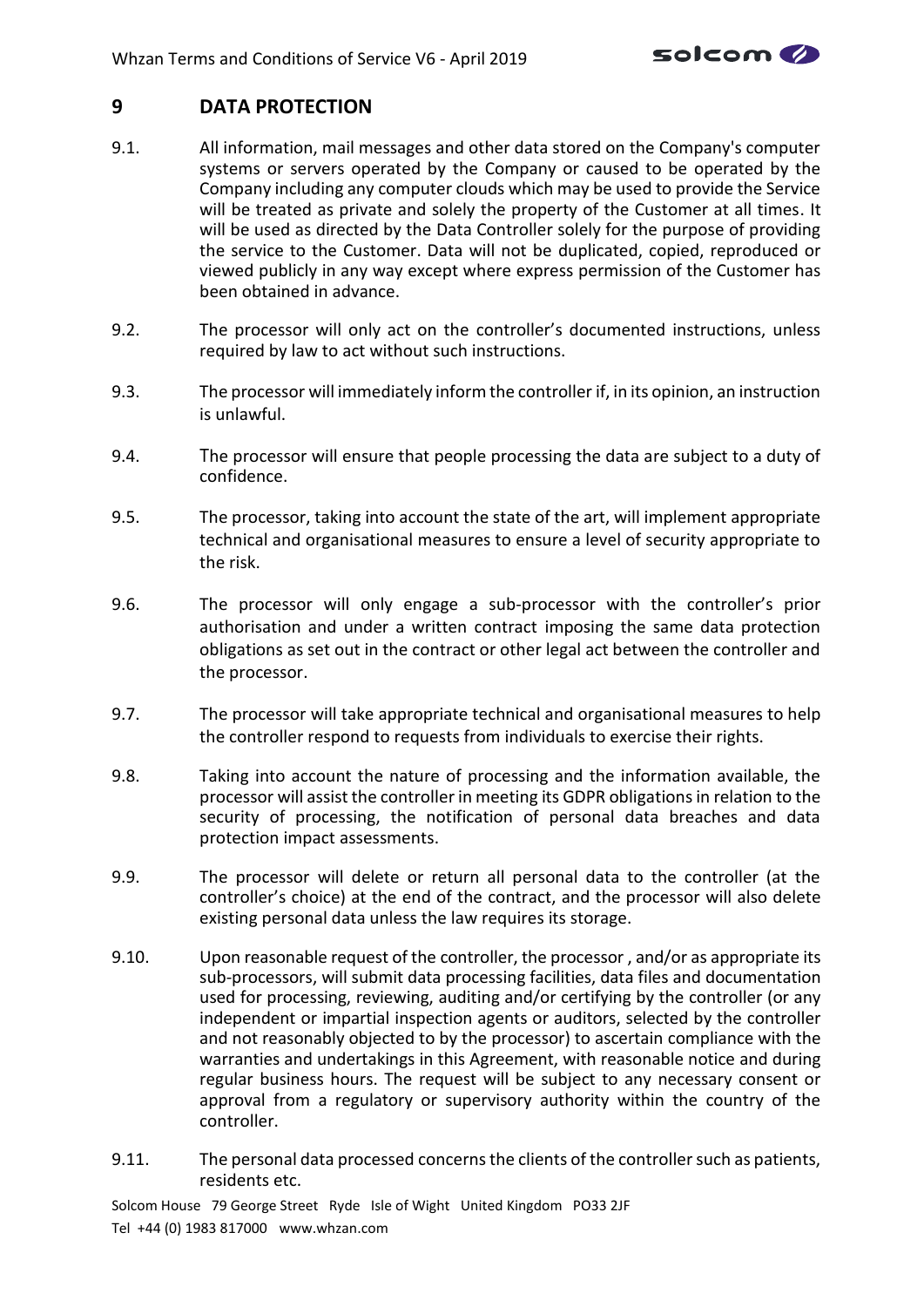

- 9.12. Data processed will include sensitive data including, but not limited to, name, date of birth, health data and NHS number.
- 9.13. All data is stored on cloud servers within the UK and will only be transferred to another country upon documented instructions of the data controller, unless required by law to act without such instructions.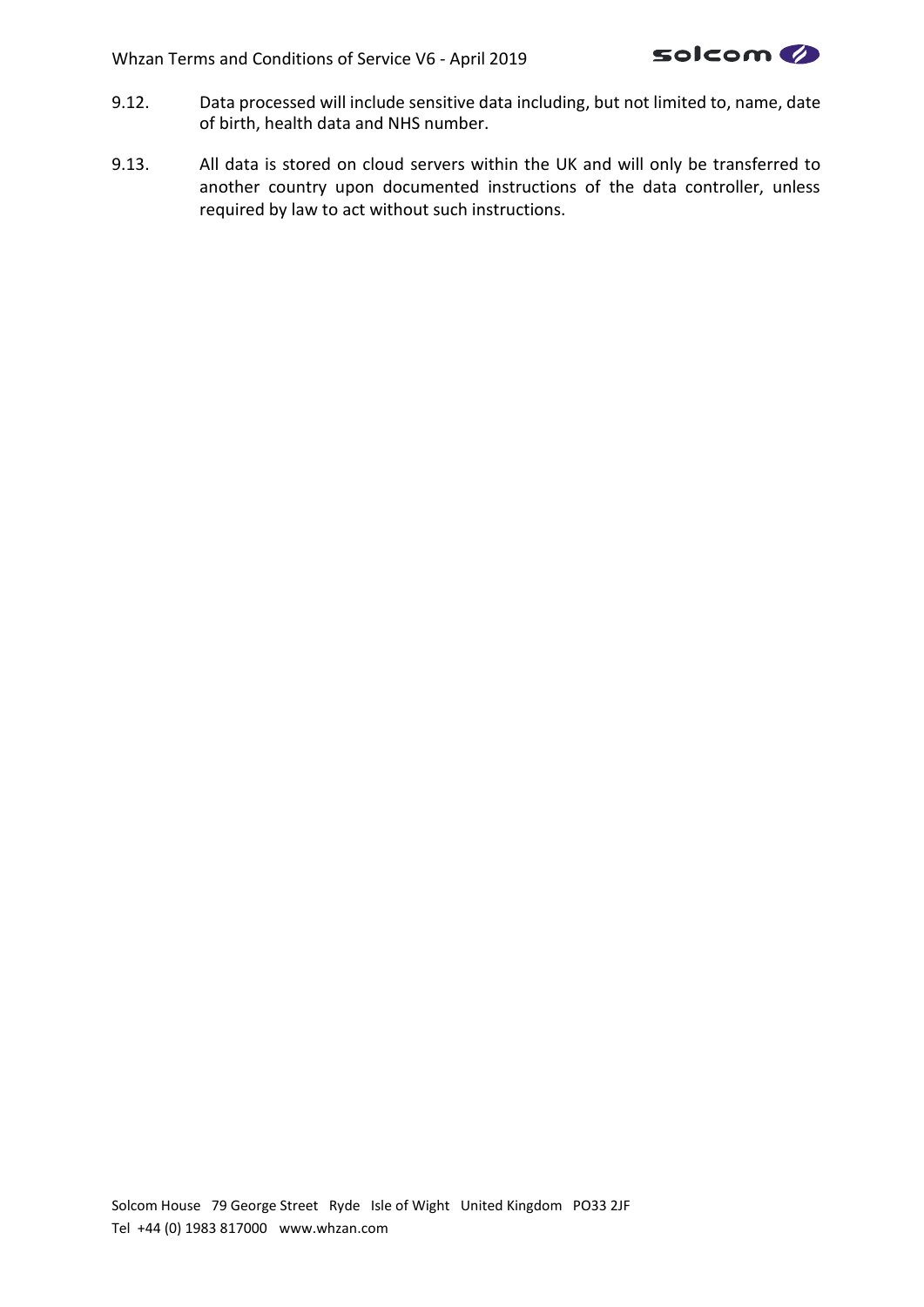

# **10 FORCE MAJEURE**

- <span id="page-15-0"></span>10.1. For the purposes of these Terms and Conditions, "Force Majeure Event" means an event beyond the reasonable control of the Company including but not limited to strikes, lock-outs or other industrial disputes, failure of a utility service or transport network, act of God, war, riot, civil commotion, malicious damage, compliance with any law or governmental order, rule, regulation or direction, accident, fire, flood or storm.
- 10.2. The Company shall not be liable to the Customer as a result of any delay failure in performing its obligations under this Contract as a result of a Force Majeure Event. The Company shall use its reasonable endeavours to bring the Force Majeure Event to a close or to find a solution by which its obligations under the Contract may be performed despite the Force Majeure Event.
- <span id="page-15-1"></span>10.3. If the Force Majeure Event prevents the Company from providing the services for more than two (2) weeks, the Company shall, without limiting its other rights and remedies, have the right to terminate this Contract immediately by giving written notice to the Customer.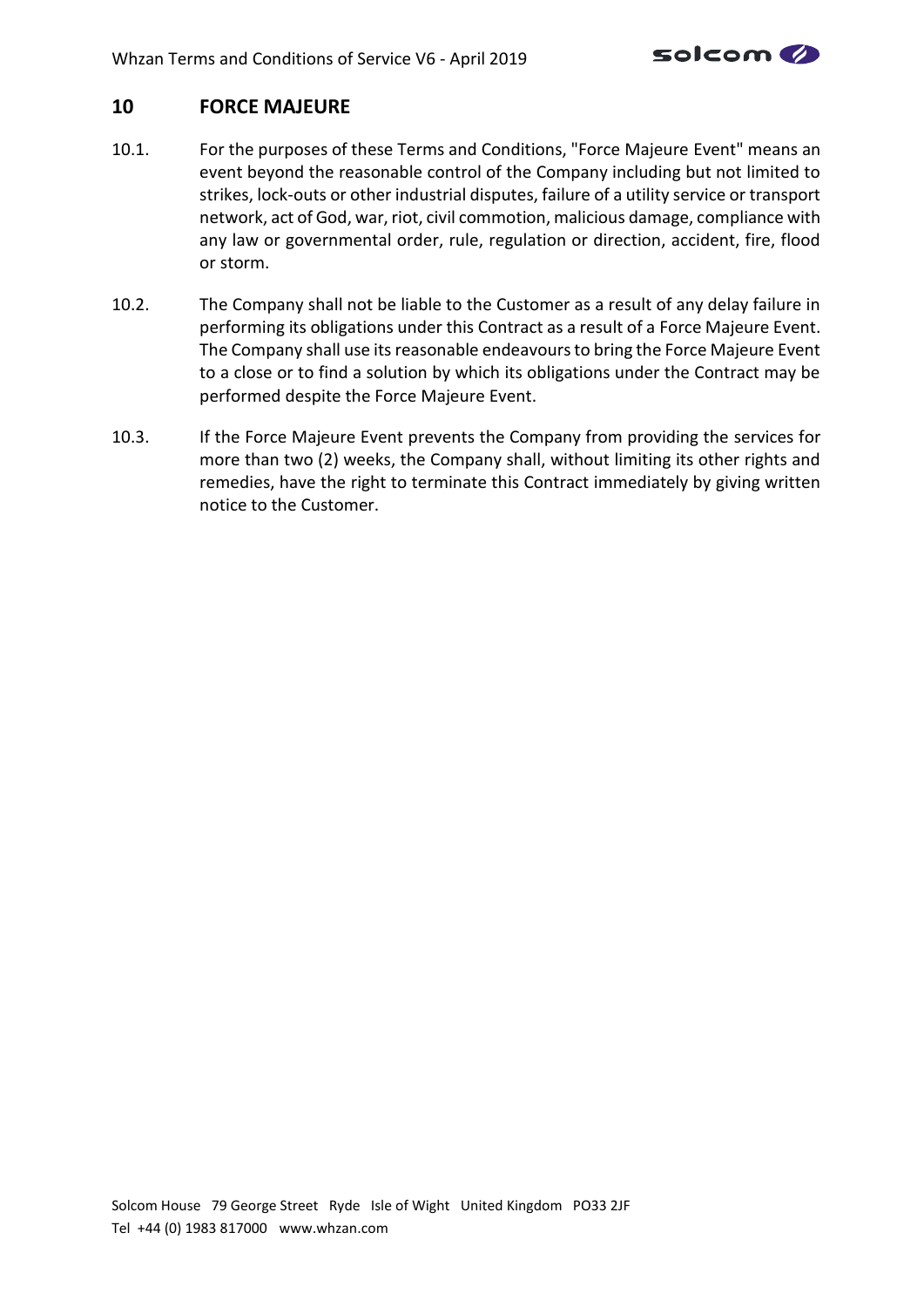

# **11 COMPLAINTS**

11.1. The Customer should address any complaints concerning the provision of the services to the Company.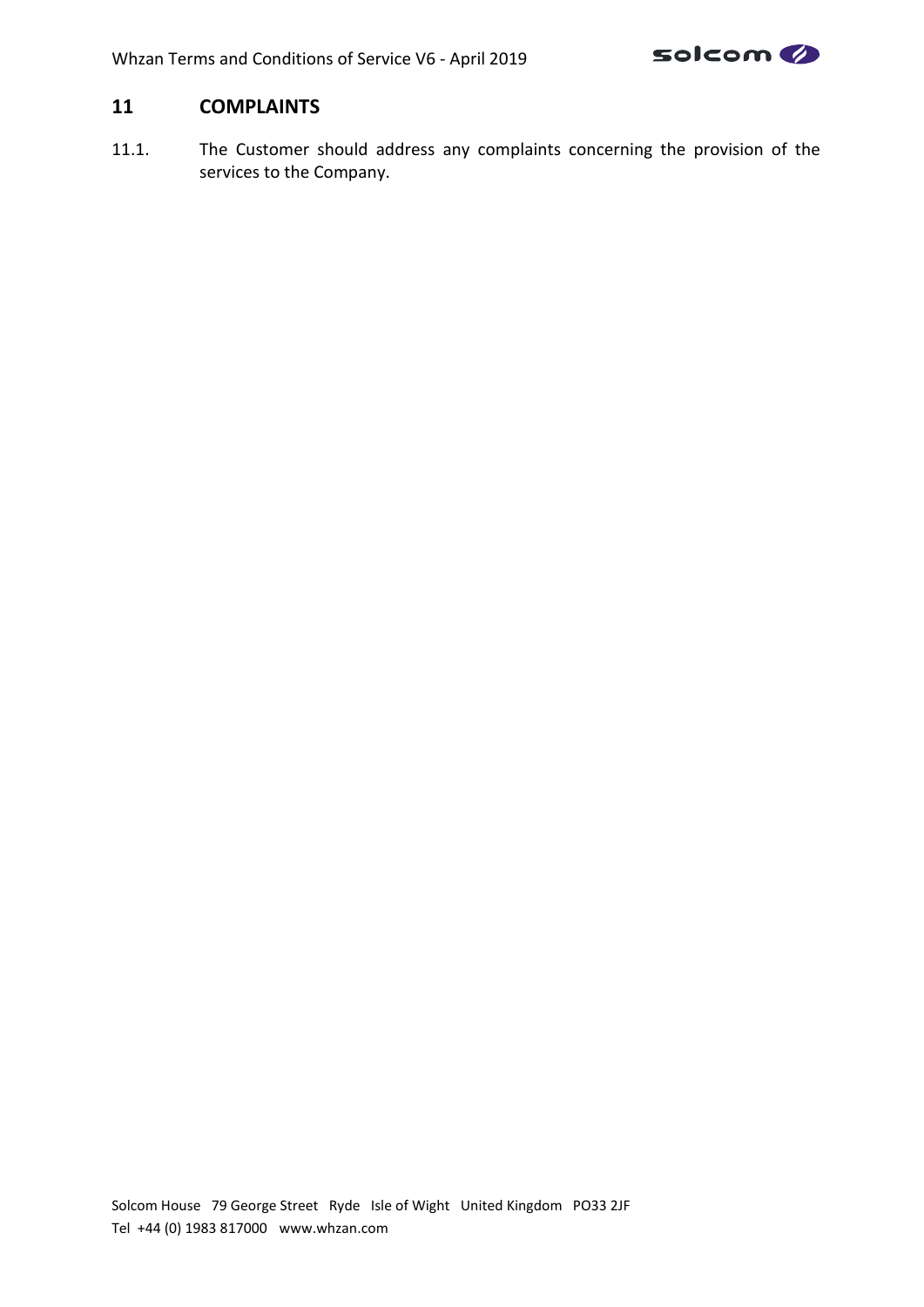

# **12 ASSIGNMENT**

- 12.1. The Company may at any time assign, transfer, charge, subcontract or deal in any other manner with all or any of its rights under the Contract and may subcontract or delegate in any manner any or all of its obligations under the Contract to any third party or agent.
- 12.2. The Customer shall not, without the prior written consent of the Company which shall not be unreasonably withheld, assign, transfer, charge, subcontract or deal in any other manner with all or any of its rights or obligations under the Contract.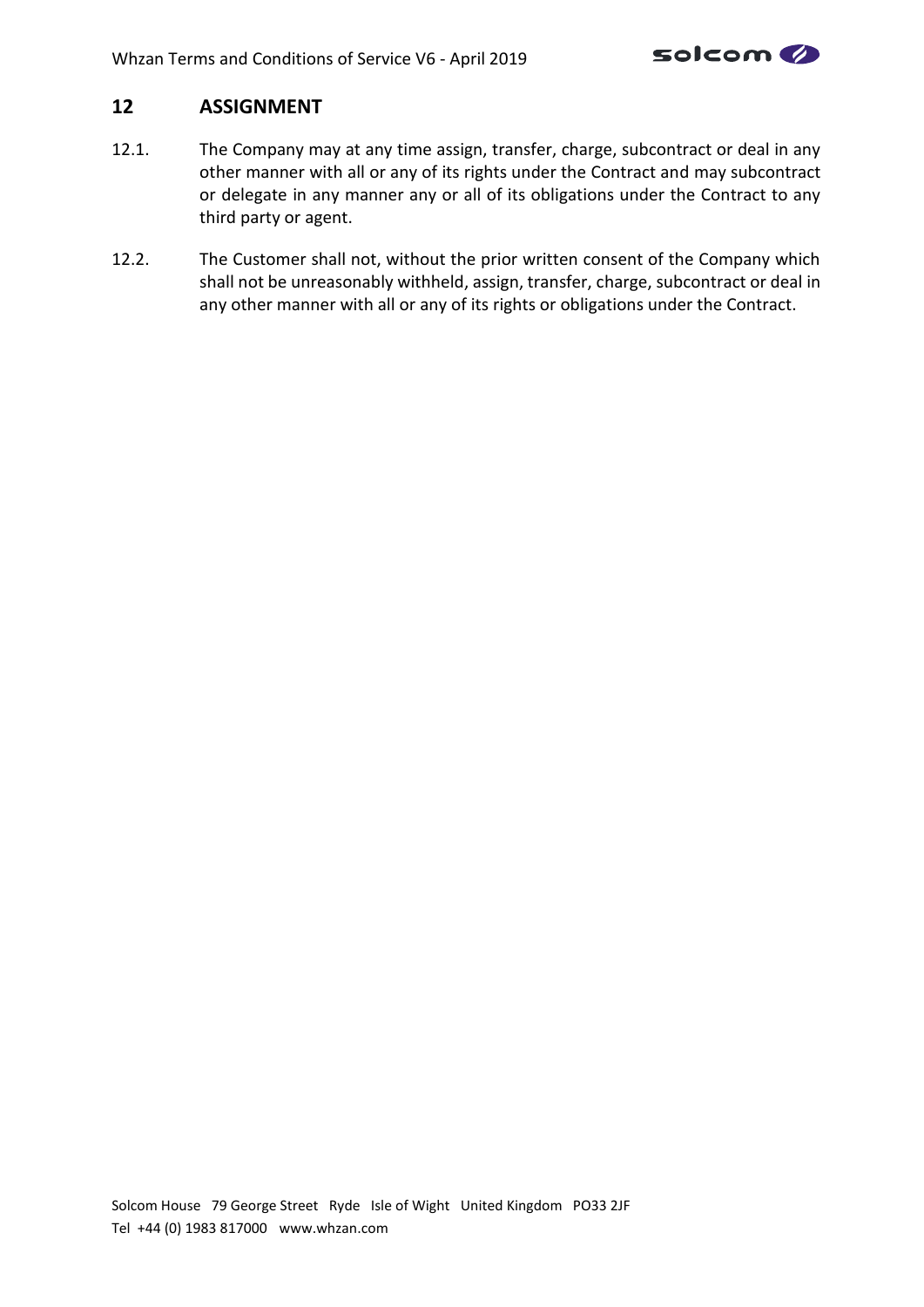

# **13 THIRD PARTY RIGHTS**

13.1. Nothing in these Terms and Conditions shall be taken as granting any rights expressly or impliedly whether contractual or statutory to persons other than the Company and the Customer, whether by virtue of the Contracts (Rights of third parties) Act 1999 or otherwise.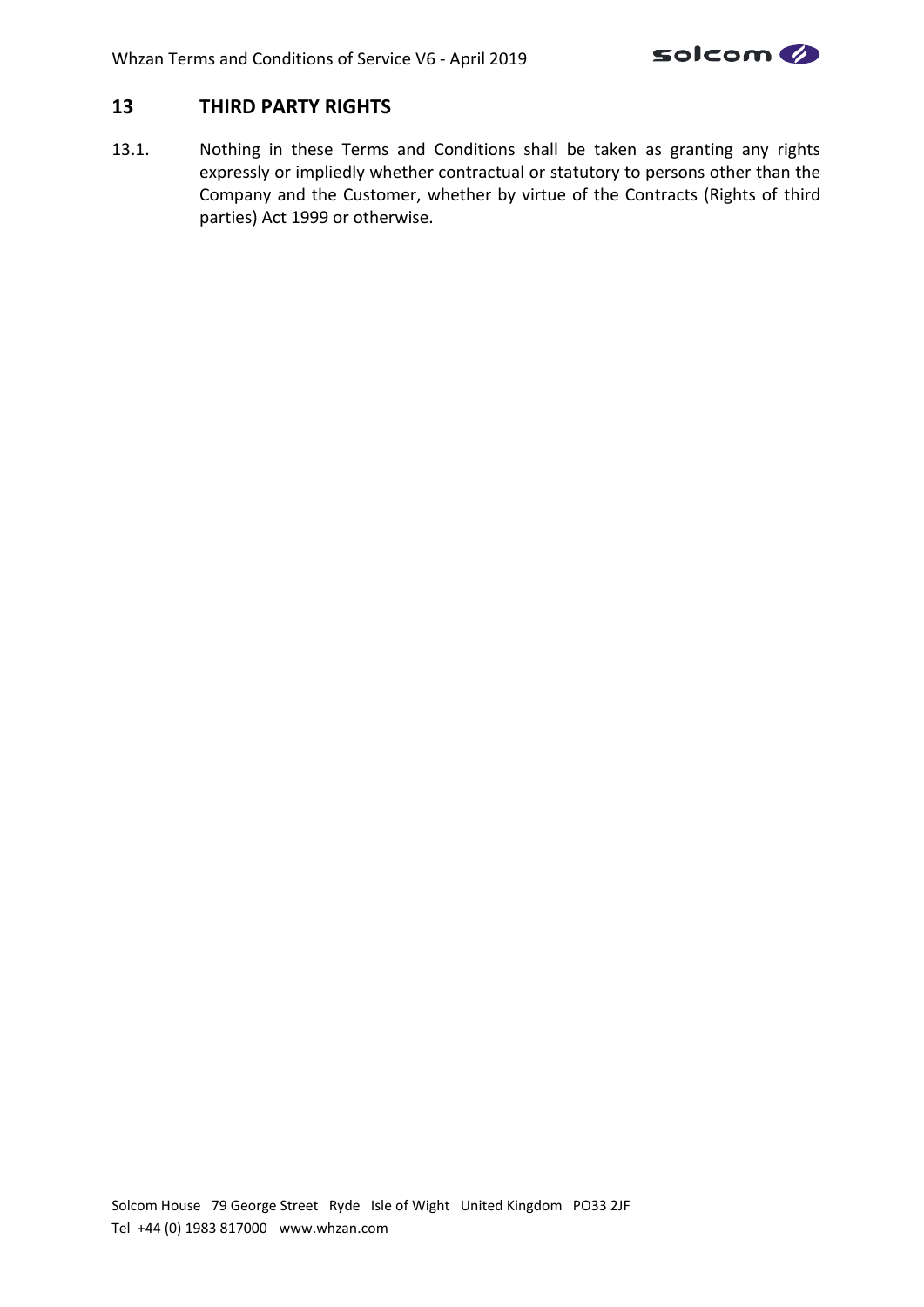

# **14 Ownership**

<span id="page-19-0"></span>14.1. The www.Whzan.com website is owned and operated by Solcom Limited, a company registered in England and Wales under company number 3525534, whose registered office is situated at Solcom House, 79 George Street, Ryde, Isle of Wight, PO33 2JF, United Kingdom. Our main trading address is Solcom House, 79 George Street, Ryde, Isle of Wight, PO33 2JF. Our VAT number is GB 717 5059 31. The Company may be contacted by post at its registered office address, through the www.Whzan.com website, by email at one of the addresses set out in Clause [14.1](#page-19-0) or by telephone on +44 (0) 1983 817000.